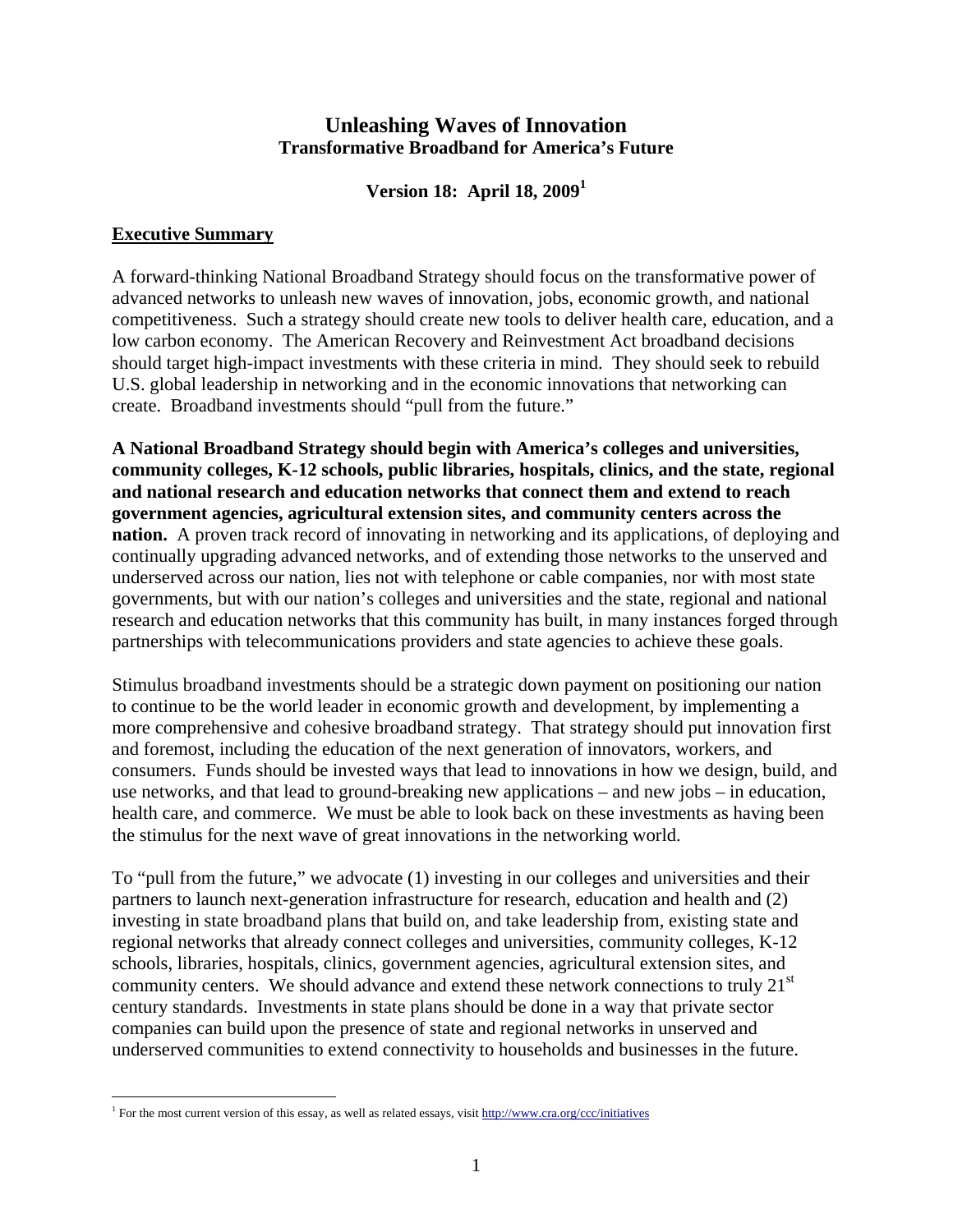# **America's Broadband Future and Higher Education**

America's broadband future is to lead internationally in the invention and widespread adoption of transformative applications that can exist only in a world of dramatically improved broadband infrastructure. This is a future that goes far beyond merely making email or web browsing faster or creating new ways to watch television. It is a future in which telemedicine delivers efficient and personalized healthcare to citizens across the land; telepresence saves energy costs in travel and sparks new forms of collaboration and social interaction; eLearning and eScience provide high-quality education to the underserved and allow all citizens to access scientific instruments and data; eGovernment creates a truly engaged and participatory democracy for one and all; and e-commerce allows all communities to participate more fully in the global economy.

We propose an aggressive national broadband strategy that tightly couples innovation in our colleges and universities to a rapid upgrading of our commercial broadband infrastructure. This investment will enable a new generation of innovators and innovations on our campuses, emanating outward to the communities and regions surrounding those campuses, to unserved and underserved populations and regions, and to our nation at large.

The university community brought us ARPANET in the 1970's, the Internet in the 1980's, the graphical World Wide Web browser in the 1990's, and Google and Facebook in the current decade. These and other transformative innovations from America's colleges and universities have generated countless millions of jobs and countless billions of dollars in economic growth, making America the world leader in information technology. Our colleges and universities continually educate new generations of innovators, workers, and consumers. They also have a proven track record, working in concert with state, regional, and national research and education networks that they created, of reaching unserved and underserved communities with connectivity *and* content. The potential for America's future is limitless if we support the unique innovative strengths of our colleges and universities, working with other public and private sector partners to expand access to and breadth of broadband services for all of America.

This "pull from the future" strategy will, in a small number of years, generate huge economic stimulus and result in waves of transformative innovation emanating from gigabit per secondenabled university faculty, staff, and student innovators, interacting with researchers at corporate and national laboratories, impacting businesses and consumers nationwide.

#### **Our Recommendation**

We recommend that under the American Recovery and Reinvestment Act, a strong partnership, possibly supported by an inter-agency agreement, be formed between the National Telecommunications and Information Administration (NTIA) and the National Science Foundation (NSF).

Our colleges and universities – along with the state, regional, and national network partners that extend their reach and the reach of the Internet to the unserved and underserved across this nation – are the right core engine to drive the ARRA broadband strategy, a continuation of the role they have continuously played since the 1980's when, with corporate partners and a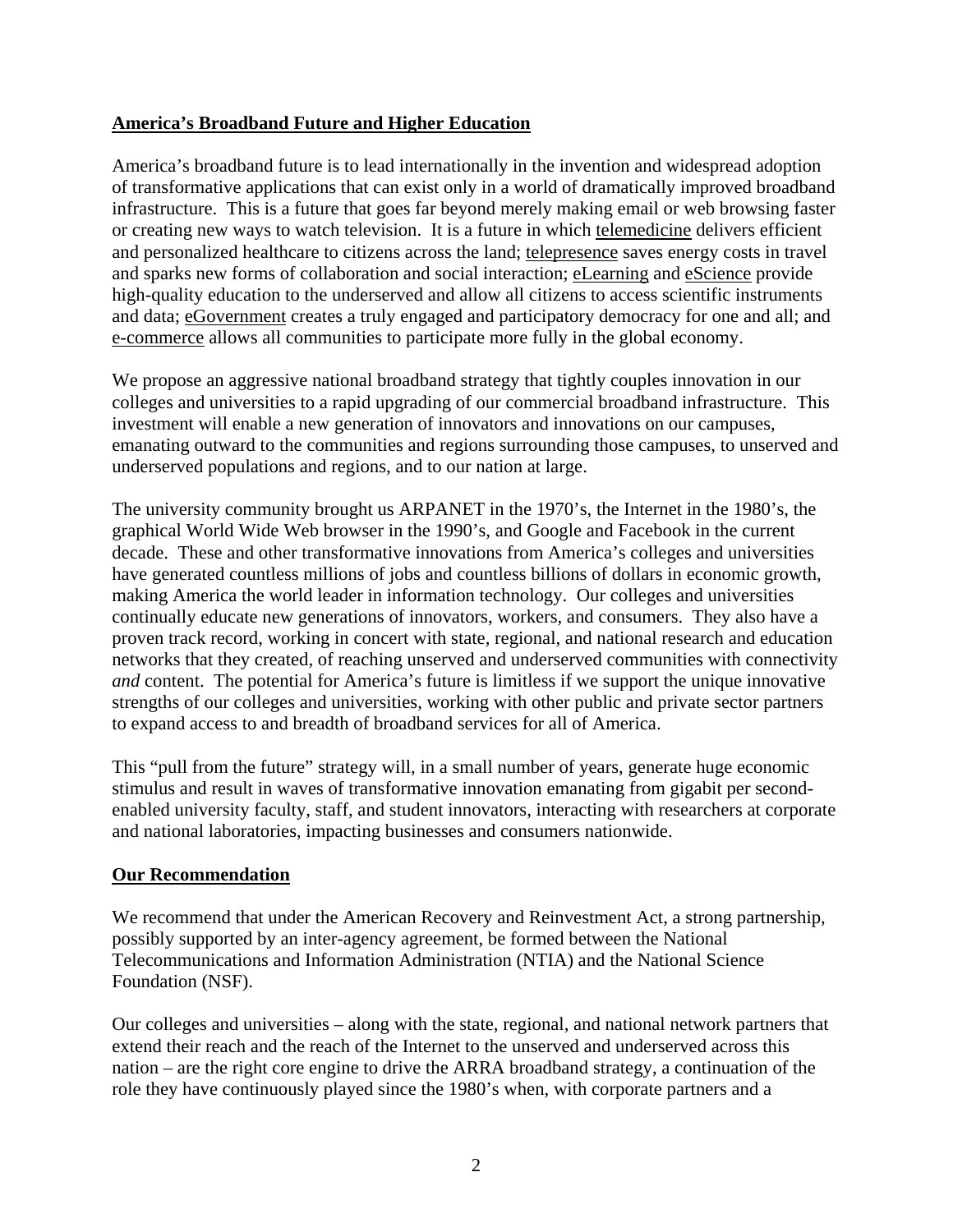visionary NSF investment, they gave birth to the public Internet. The partnership between NSF and NTIA will use the power of broadband to enable a new generation of innovators and innovations, setting the stage to roll out transformative applications and dramatically improved broadband infrastructure to society at large, revolutionizing health care, energy efficiency, education, transportation, public safety, and civic engagement, while improving sustainability, accelerating our economy, and creating the jobs of tomorrow – today! Complementary NTIA investments in state broadband plans that build on, and take leadership from, existing state and regional networks will extend  $21<sup>st</sup>$  century networking to K-12 schools, libraries, hospitals, clinics, government agencies, agricultural extension sites, and community centers, and to unserved and underserved regions.

Jump-starting the national broadband strategy with a comprehensive, coordinated and aggressive investment in our education and health care institutions to advance broadband at the high end offers the greatest imaginable leverage – accompanied by a proven track record of utilizing that leverage to increase America's competitiveness. It is exactly the kind of strategic investment imagined in the American Recovery and Reinvestment Act.

### **Why Use Colleges and Universities to Drive the ARRA Broadband Strategy?**

- *Colleges and universities are innovation incubators.* They brought us ARPANET in the 1970's, the Internet in the 1980's, the graphical World Wide Web browser in the 1990's, and Google and Facebook in the current decade. These and other transformative innovations from America's colleges and universities have generated countless millions of jobs and countless billions of dollars in economic growth, making America the world leader in information technology. We would not be here today, were it not for these engines of innovation.
- *College and university applications drive advances in networking.* These institutions are the heart of demanding, advanced scientific applications. The data-driven experiments, simulations, and analyses of science today require high-speed broadband to move data from remote instruments to the lab and to share massive data sets among scientists globally. Why does this matter? Because these scientists will help us model climate change, discover genetic markers for inherited diseases, and explore the potential of low carbon and renewable energy sources. Colleges and universities are also the source of innovation in America's health care system, providing cutting-edge health research, medical education, clinical care, and rural telemedicine. The bandwidth demands of today's advanced scientific applications – tens of gigabits per second – foreshadow similar bandwidth needs in homes and businesses in the future.
- *Colleges and universities have a four-decade proven track record in deploying, managing, operating, and continually upgrading advanced networks.* With seed money from NSF in the 1980's and 1990's, CSNET, NSFNET, and Internet2 provided a critically important stimulus to the early growth of the Internet by bringing academic researchers and students online across the United States, at first in their labs, then in their dorm rooms. The research and education community has experience in deploying, managing, operating, and continually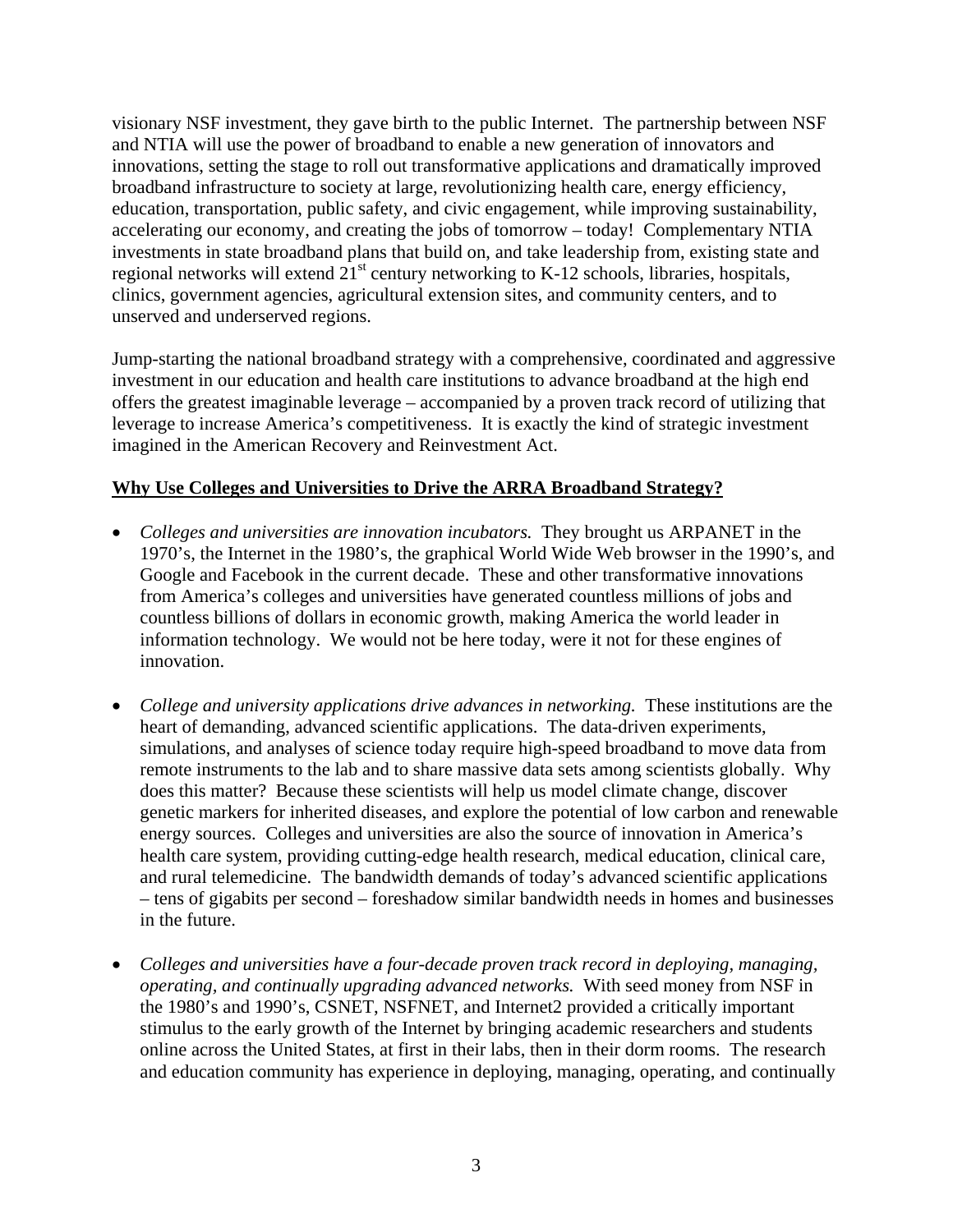upgrading broadband networks on campuses; advanced optical networks through state and regional consortia; and the highest-performance optical nationwide backbone capabilities.

- *Colleges and universities also have a proven track record, working in concert with state, regional, and national research and education networks that they created, of reaching unserved and underserved communities with connectivity and content.* These state, regional, and national research and education networks – typically built in partnership with telecommunications providers and state agencies – today exist in 37 states and reach more than 55,000 community institutions such as community colleges, K-12 schools, libraries, hospitals, clinics, government agencies, agricultural extension sites, and community centers, as well as Tribal Colleges and Universities, Hispanic Serving Institutions, Historically Black Colleges and Universities, Alaska Native Serving Institutions, and Native Hawaiian Serving Institutions.
- *Colleges and universities today are preparing tomorrow's innovators, workers, and consumers – tomorrow's doctors, nurses, police, firefighters, managers, government leaders, and technologists.* Students' experiences with high bandwidth connectivity on their campuses are driving their expectations and the domestic demand for new high-bandwidth applications that will advance America and be exportable to the rest of the advanced world. These experiences also prepare tomorrow's workforce, who must design, deploy, manage, and use a new generation of broadband networks based on  $21<sup>st</sup>$  century architecture, infrastructure, and technology, as well as invent new waves of technology and applications. Today's students are tomorrow's innovators, workers, and consumers. Students must "live in the future" in order to bring this future to our communities across the nation.
- *Colleges and universities serve as neutral territory for open, non-proprietary, unclassified advances, fostering close partnerships with and among industry and government and across all sectors ranging from education to health care.* America crucially needs this level of open non-proprietary synergy as it strives to rapidly unleash and support next-generation networking to achieve transformations in economic competitiveness, environmental sustainability and cost-effective health care. Universities have a track record of building systems software that lowers the barrier-to-entry for creating new applications that leverage the available bandwidth – systems software that includes the network-capable operating systems of the 1980's, the middleware and grid technologies of the 1990's, and the wide-area network services of the most recent decade. Universities also have a track record of partnership with industry and with corporate research organizations, driving new discoveries from concepts to products and services.
- *Colleges and universities are catalysts for local, regional, and national economic growth.* They are the hubs for local communities: culture, information, training, medical care, employment, and social interaction. This is especially true for rural and underserved areas. Outreach from colleges and universities to surrounding communities, counties, and states extends their reach and impact.

In short, America's colleges and universities and their partners have the knowledge, the experience, the foundation network infrastructure, and the track record to jump-start a national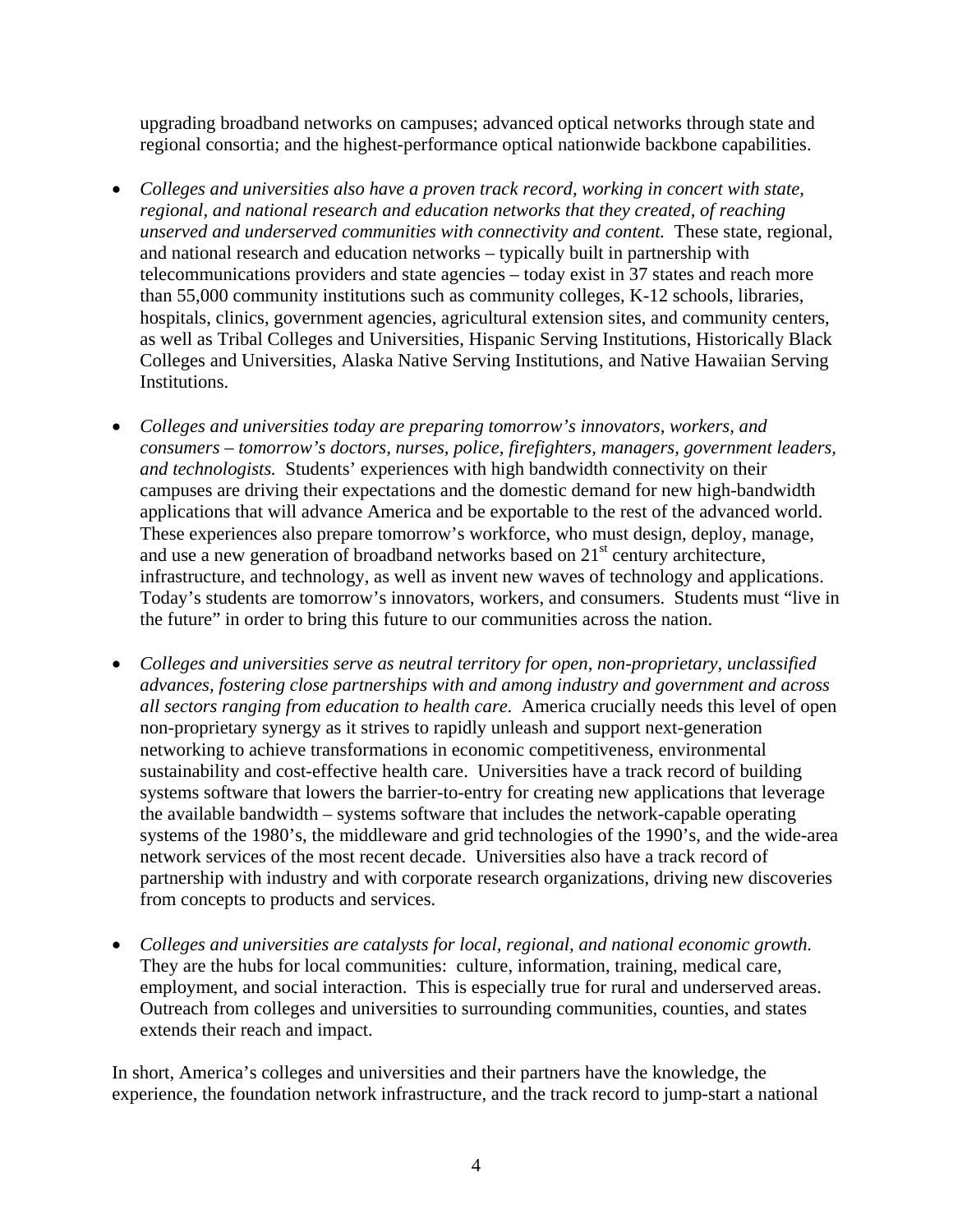broadband vision and strategy, leveraging federal ARRA investments in ways that will spread broadband, create jobs, improve health, push the frontiers of science, and educate young people. Achieving this vision requires revolutionary advances in America's networking capability, and rapid but comprehensive and cohesive deployment of broadband capabilities into every geographic part of our nation to serve research and education, healthcare, energy efficiency, education, transportation, public safety, civic engagement, and broad economic development.

# **Needed: Joint NTIA-NSF Leadership**

The Internet is a globe-altering technology resulting from a decades-long collective effort by the federal government, the higher education community, and the corporate sector, rapidly joined by international partners as its importance emerged. ARRA recognizes the value of the Internet to every American by including \$7.2 billion for universal broadband, with \$2.5 billion to be administered by Agriculture's Rural Utility Service (RUS) program, and \$4.7 billion by the National Telecommunication and Information Administration (NTIA) within the Department of Commerce.

We recommend that under the ARRA, a strong partnership, possibly supported by an interagency agreement, be formed between the NTIA and the National Science Foundation (NSF). The NSF has played and will continue to play the role of supporting the development, deployment, and utilization of the most advanced networking capabilities and network applications. NSF's constituency is America's colleges and universities, supported by their regional, state, and national networking partners; and these higher education institutions have helped leverage NSF investments by extending innovative networks and applications to the full spectrum of education, community, and health care institutions. NTIA can leverage NSF's direct reach into academia and its experience and the successes it has enabled for communities across America.

Universities are small cities, and therefore advances in university environments where the future will be rapidly prototyped are naturally stress-tested and can be rapidly transitioned. A set of coordinated investments that begin with research universities can expand to engage thousands of additional college and university campuses across the nation as anchor partners in restoring the nation's leadership in broadband deployment, utilization, and innovation for all Americans.

Similarly, community colleges, Tribal Colleges, and other minority-serving institutions are often centers of community cultural life, engines of economic innovation and entrepreneurship, and sources of the next generation of talented employees, employers, leaders and entrepreneurs. Providing these centers of community life with leading-edge networks, tools, and the connections to higher education research and education throughout the nation will accelerate economic growth and job creation in rural and underserved communities throughout the United States.

As part of the initiative, colleges, universities and their partners will be expected to reach out to their surrounding communities, partnering with local governments or private sector carriers, to expand high-speed connectivity into the neighborhoods and community surrounding campuses. These "concentrations of advanced broadband and innovation" will serve as the catalyst for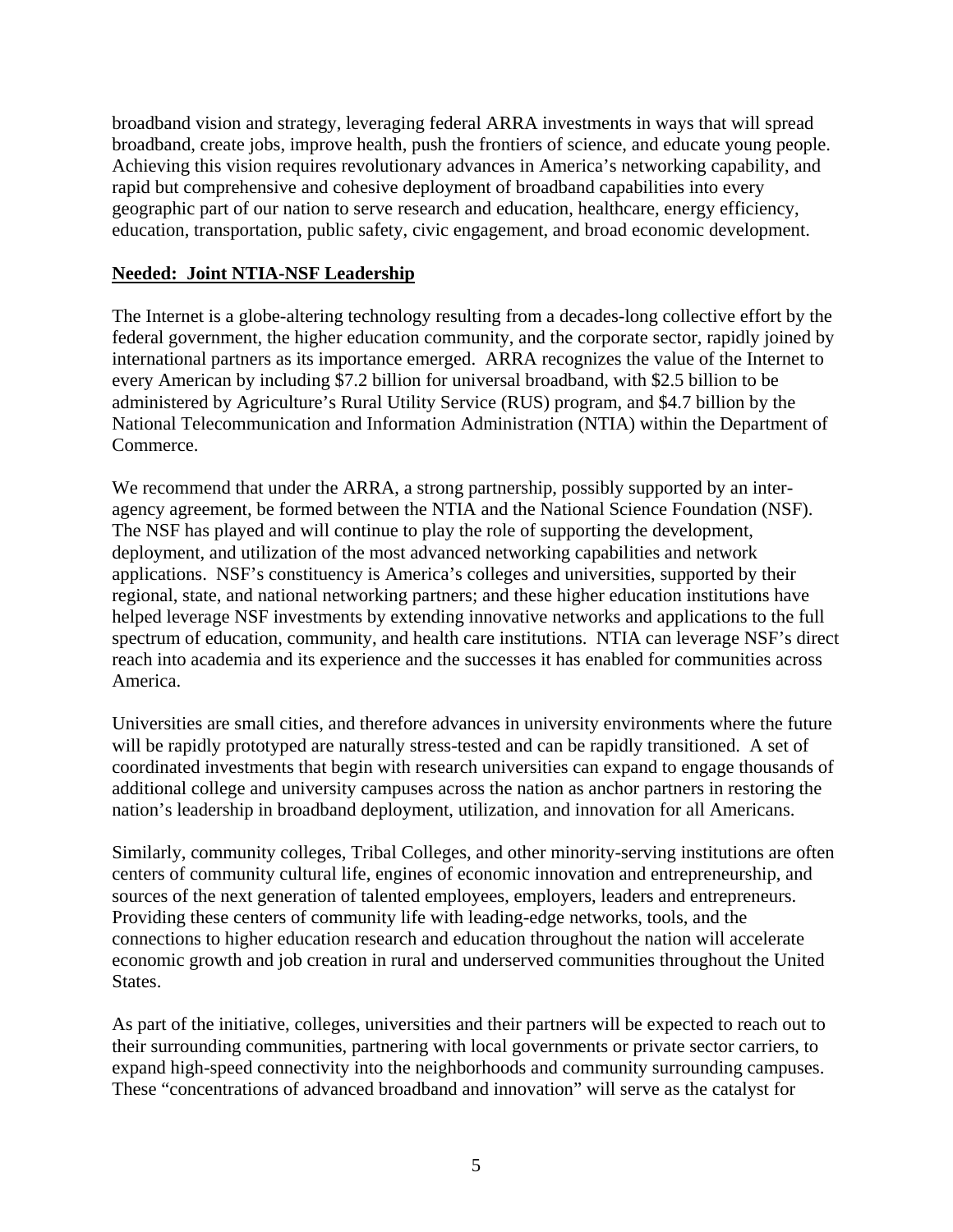driving demand and leading to the next step in a national broadband strategy – expanding advanced high-speed broadband to every home, school, and business in the nation.

There is a long and highly successful tradition of major research universities partnering with smaller institutions in unserved and underserved regions of the nation to provide advanced connectivity, making these smaller institutions and regions more competitive. These efforts will continue, through the GigaPoPs (Gigabit-per-second Points of Presence) and RONs (Regional Optical Networks) and state and regional networks that are the heart of these regional initiatives. Universities will require their regional and national networks to partner with efforts (federal and state) to reach out and connect their medical facilities with rural and underserved populations. They will be expected to partner with their states to connect, upgrade and extend networks connecting K-12 schools, libraries, public safety institutions, agriculture extension sites, government buildings, elder-care centers and the like.

Marrying NSF's higher education leadership with NTIA's telecommunications and policy leadership is precisely what is necessary to ensure that this generation of Americans, and future generations, will continue to compete and to lead in the global economy.

# **Operational Recommendations**

There are two potentially complementary streams of funding: funding flowing through NSF to support network and applications research, creating the next generation of life-changing computing and communications innovations for all Americans; and funding flowing through NTIA that will extend today's – and tomorrow's – innovations broadly across our nation to colleges, universities, minority-serving institutions and the communities that these institutions serve. We propose to coordinate these streams, thereby commingling innovation and access, accelerating the pace of change, and creating new jobs and economic prosperity within reach of any motivated young student or adult though our remarkable system of higher education. To do this will require coordination between NSF research programs and the NTIA ARRA broadband initiative. We recommend the following:

- Creation of a joint network advisory group possibly supported by a formal inter-agency agreement – to give coherent direction to efforts at NTIA and NSF, drawing on experts recommended by both agencies.
- NTIA grants in this portfolio, and recommend in this white paper, should be selected through a peer-reviewed process, judged by experts in networking and advanced applications.
- State-led grants should build on, and take leadership from, existing state and regional networks that already connect colleges and universities, community colleges, K-12 schools, libraries, hospitals, clinics, agricultural extension sites, government agencies, and community centers – advancing and extending those network connections to truly  $21<sup>st</sup>$  century standards. Investments in these state plans should be done in a way that private sector companies can build upon them to extend connectivity to households in the future.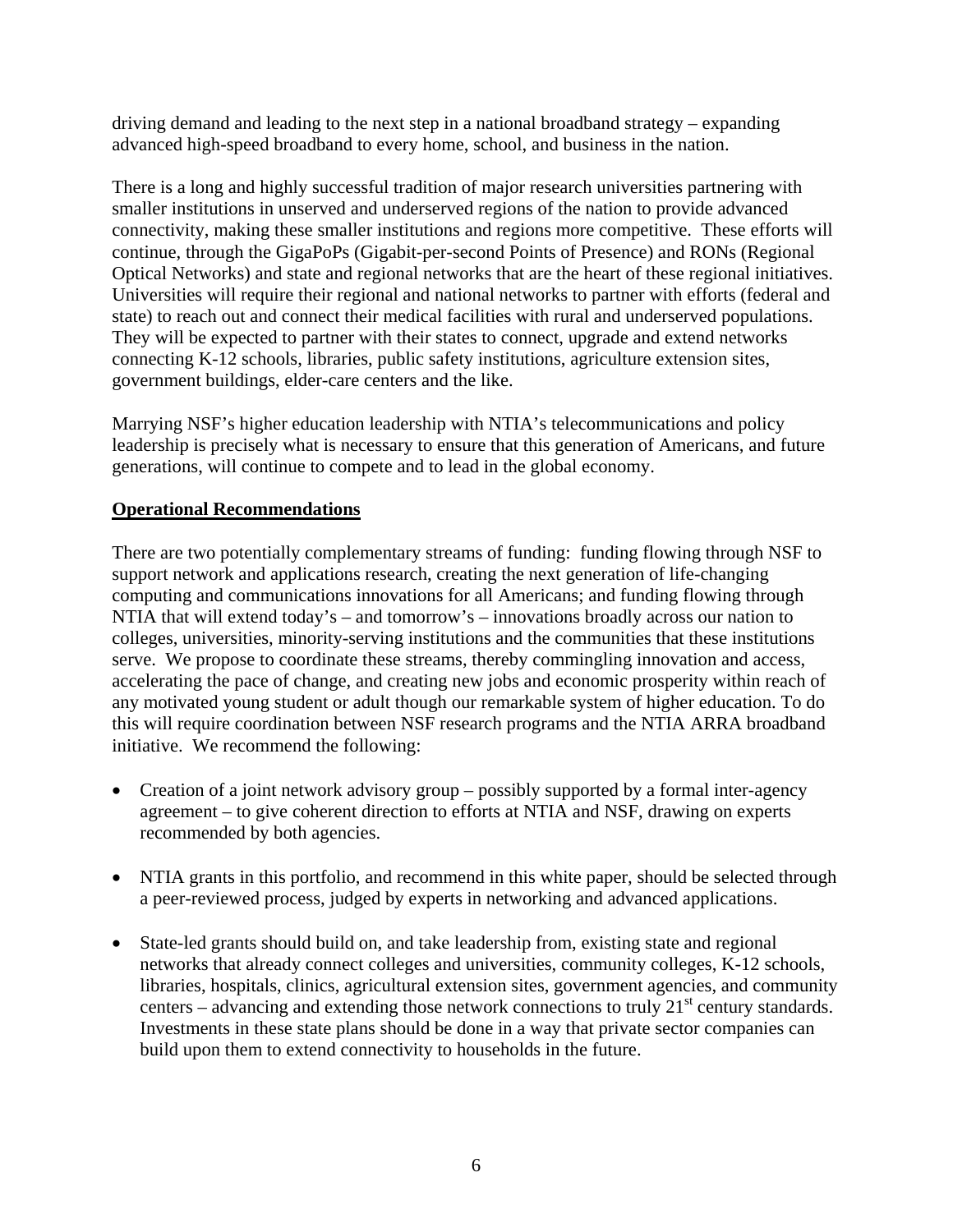- Proposals with close linkage and collaboration with national labs and corporate labs should be encouraged.
- Similarly, proposals involving multiple universities, as well as one or more regional networks and national networks, will be viewed favorably. These multilateral efforts will create network tools and applications that are interoperable and scalable.

# **The Bigger Picture and the Payoff**

The revolution in broadband telecommunications networks and the accelerated rate of this growth internationally, along with the global explosion in knowledge and ready access to powerful research and communications tools, are creating unprecedented changes in the research and education community, along with profound changes in business, commerce, agriculture, government, and health care. New jobs, new industries, an explosion in entrepreneurship, access to quality heath care, new modes of community building, increased access to timely information and global markets, and the ability of an extended community to interact closely across space and time: all are dividends of this revolution in broadband networks and information technology.

Throughout the United States, those colleges and universities – and the communities they serve – that have access to this global fabric of interconnected and interoperable broadband networks have created new forms of education and research, good jobs, medical and health information and care, communication, and the chance to participate in the affairs of the broader society. This global fabric brings to many the promise of inclusion, opportunity, wealth, and better health; for others, particularly among unserved or underserved regions and populations, access to these opportunities has been, at best, limited, and more often, non-existent. Until now.

The big payoff to the economy and society of the investments proposed here will be the societal transformations described throughout this document. But the *immediate stimulus* to the economy in the form of jobs will be significant in the next 12-18 months, and will help to stabilize the country's rapid decline in high-tech employment. Upgrades to campus connectivity could be accomplished within the first 12 months, with the bulk of the dollars going to telecommunications and cable suppliers, construction/installation companies, and network equipment manufacturers. Similar upgrades to broadband networks will occur within the next 18 months, with additional employment as a result. The Information Technology and Innovation Foundation conducted a study of the job-creating effects of new investments in broadband, using standard economic techniques for estimating direct, indirect and induced, and "network effect" job categories. Based upon the ITIF's methodology, an investment of approximately \$1B in the higher education components of the overall program outlined in this white paper would result *in the first year* in 5,920 direct jobs, 15,421 indirect and induced jobs, and 24,783 jobs from the "network effect," for a total of 46,124 new or saved jobs, most in the private sector and many in small businesses.

Transformative innovations from America's colleges and universities have generated countless millions of jobs and countless billions of dollars in economic growth, making America the world leader in information technology. Our colleges and universities continually educate new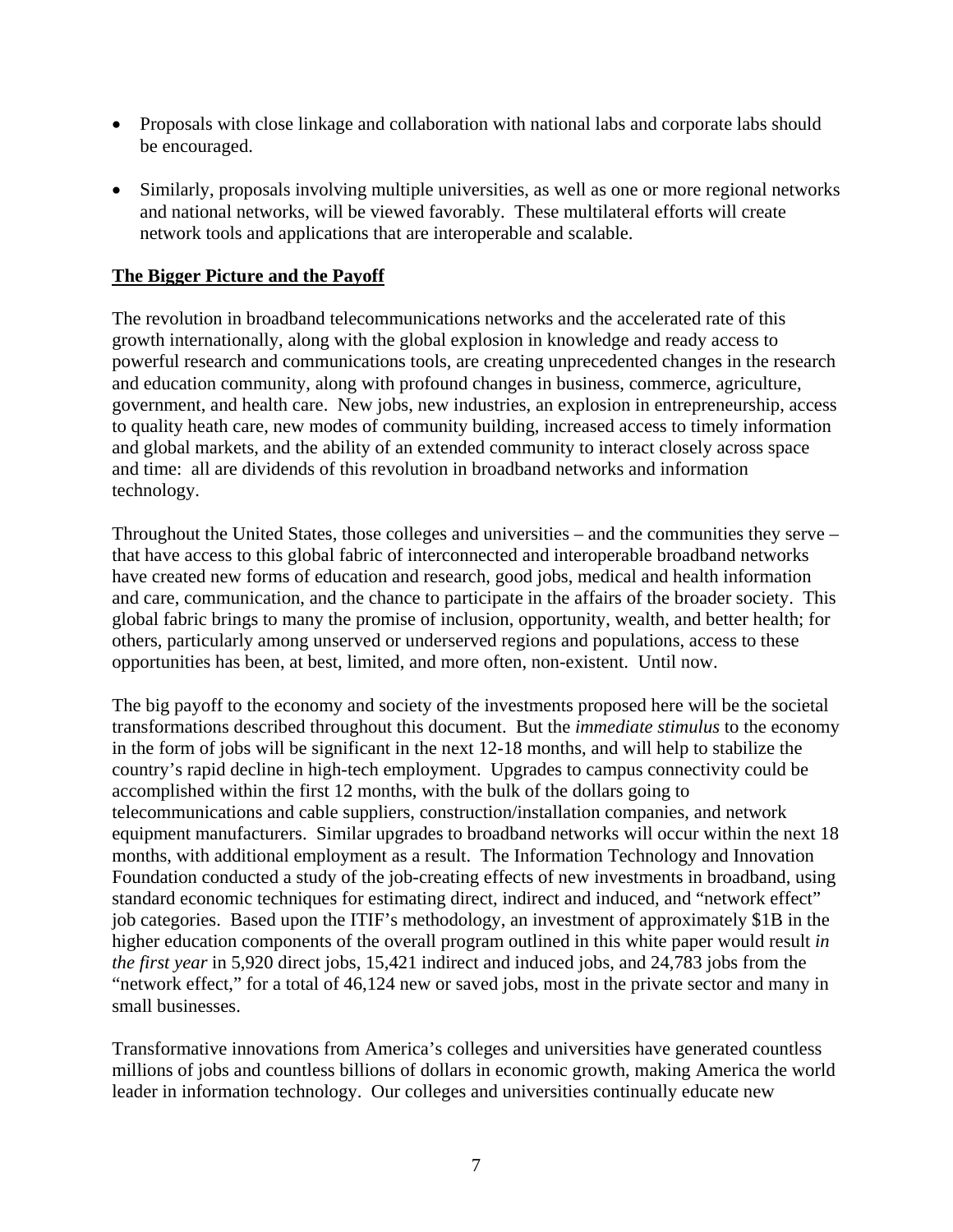generations of innovators, workers, and consumers. They also have a proven track record, working in concert with state, regional, and national research and education networks that they created, of reaching unserved and underserved communities with connectivity *and* content.

Over the past several decades the higher education community has accelerated many generations of networking, each a breathtaking advance that could not be deployed in the commercial sector because of the inherent risk. In building these advanced networks, higher education has always worked collaboratively with government and with the corporate community – with telecommunications companies and others with a stake in advanced technology and with significant research arms of their own – to create infrastructures that can quickly be hardened and deployed broadly. The broadband components of the American Recovery and Reinvestment Act hold the potential to bring not just today's Internet technology, but tomorrow's, to all Americans. The new investments in basic science will enable new advanced applications to ride on that next-generation infrastructure.

The potential for America's future is limitless if we support the unique innovative strengths of our colleges and universities, working with other public and private sector partners to expand access to and breadth of broadband services for all of America. The robust advanced network infrastructure put into place by the research and education community and its partners is ready to serve as the foundation and springboard for the nation's broadband strategy under the ARRA. We have a cohesive and comprehensive plan and the engine is ready. All that is needed is the fuel to drive it. Our institutions of higher education are the right core engine to launch the ARRA broadband strategy.

*The plan described in this white paper has been drafted by Ed Lazowska (University of Washington and the Computing Community Consortium), Larry Smarr (Calit2 and UCSD), Peter Lee (Carnegie Mellon University and the Computing Research Association), Chip Elliott (BBN Technologies and the GENI Project Office), Tom West (National LambdaRail), David Lassner (University of Hawaii), Doug Van Houweling (Internet2), Gary Bachula (Internet2), Louis Fox (WICHE), and Tim Lance (NYSERNet), in consultation with many others.* 

*This plan has been formally endorsed by Internet2, National LambdaRail, the Computing Community Consortium, the Computing Research Association, EDUCAUSE, The Quilt, StateNets, the EPSCoR/IDeA Foundation, the Western Interstate Commission for Higher Education, the Southeastern Universities Research Association, and multiple state boards of education and systems of higher education. Collectively, these organizations represent all 50 states, over 2200 colleges and universities, 30 state and regional networks, 44 corporations, and international reach to networks in 90 countries. State and regional networks connect over 60,000 institutions including K-12 schools, community colleges, colleges and universities, libraries, hospitals, clinics, medical research centers, agricultural extension sites, museums, and community and performing arts centers.*